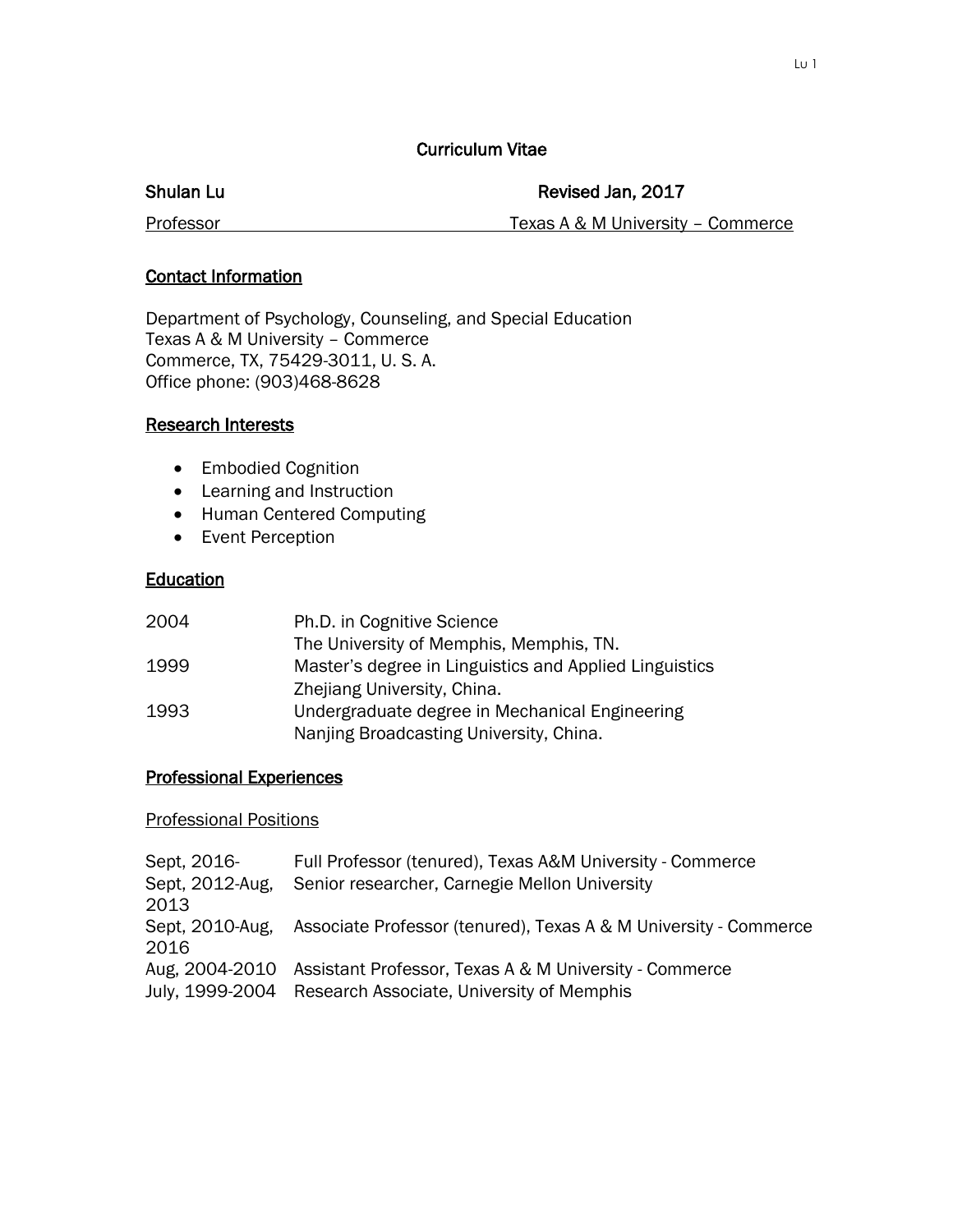#### Journal Review and Editorial

Editorial Board, Collabra Psychology (a new model of open science publishing), University of California Press, 2015- Cognitive Psychology Cognitive Science Developmental Psychology Discourse Processes Frontier in Psychology Interacting with Computers Journal of Educational Psychology Journal of Experimental Psychology: Learning, Memory and Cognition Memory and Cognition

#### Grant Reviews

NSF Graduate Research Fellowship Program. NSF Human Centered Computing Program. NSF Cyber Human Systems Texas A & M University – Commerce Research Enhancement Grants, Interdisciplinary Research Grants, and Summer Student Research Fellowship.

#### **Meeting Reviews**

Cognitive Science Society Annual Conference Proceedings. Society for Text and Discourse Annual Conference. International Conference for Innovative Virtual Reality. Program Committee Member of the 2012 Brain Inspired Cognitive System **Conference** 

#### Book Reviews

MIT Press Praeger Sage

Teaching (U for Undergraduate; G for Graduate)

- Tamu-C Aspects of psychology (U, PSY 214)
- Tamu-C Introductory Psychology (U, PSY 2301, face-to-face, online)
- Tamu-C Experimental Psychology and Laboratory (Research Methods) (U, PSY 305)
- Tamu-C Evolutionary Psychology (U, PSY 325)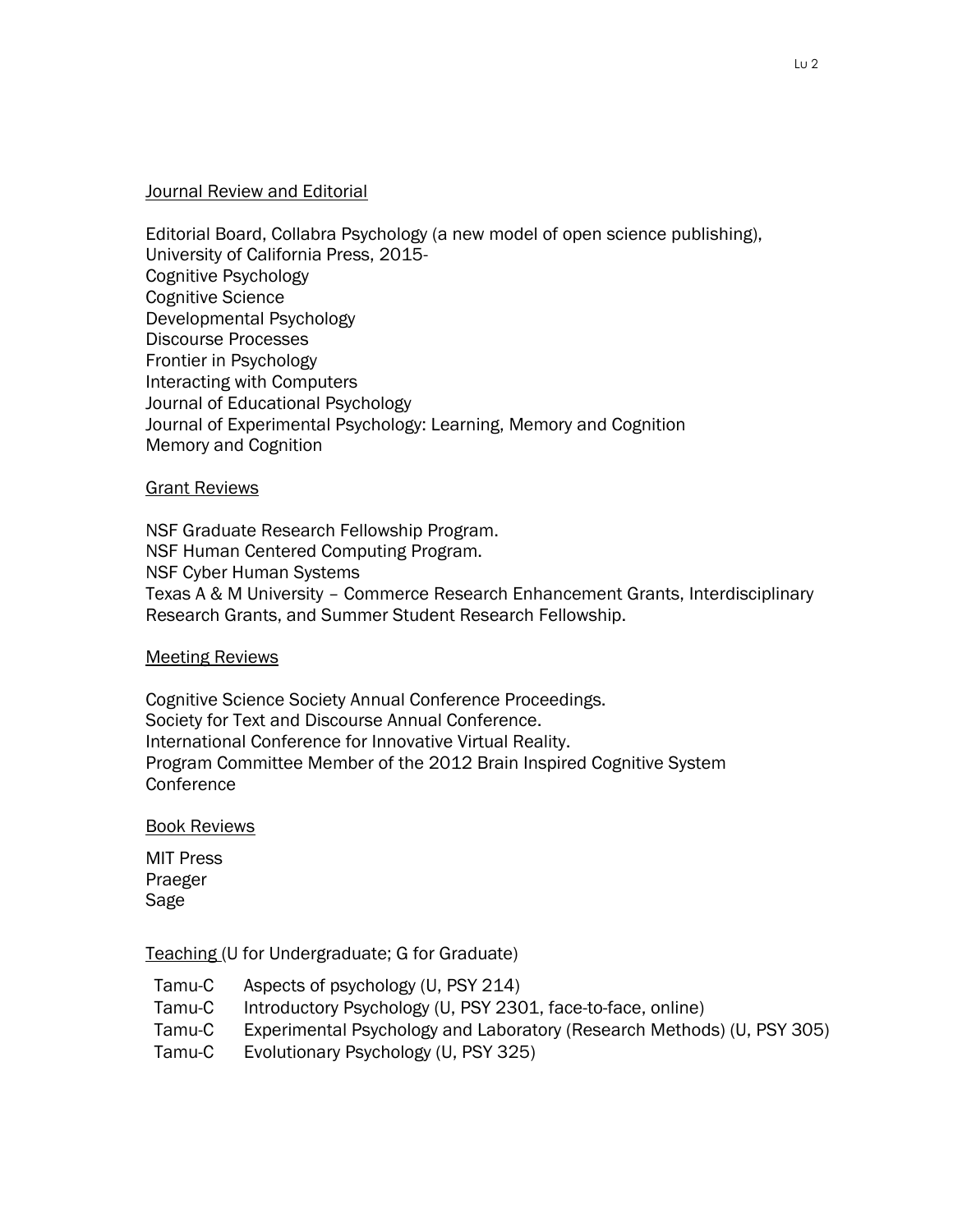- Tamu-C Cognitive Psychology (U, PSY 350, face-to-face, online)
- Tamu-C Social Psychology (U, PSY 327)
- Tamu-C Human Computer Interaction Design (U, PSY 414 cross listed with Computer Science 497)
- Tamu-C Developmental Morality (U, PSY 497)
- Tamu-C Human Computer Interaction Design (G, PSY 517)
- Tamu-C Perception (G, PSY 601)
- Tamu-C Psychological and Educational Statistics (G, PSY612)
- Tamu-C Human Learning and Cognition (G, PSY620)
- Tamu-C Advanced Cognition (G, online, PSY621)
- Tamu-C Advanced Cognition: Evolutionary Perspective (G, online, PSY 621)
- Tamu-C Cognition and Instruction I (G, PSY 625)
- Tamu-C Cognition and Instruction II (G, PSY 626)
- Tamu-C Advanced seminar: Language and thought (G, PSY 675)
- Tamu-C Advanced seminar: Embodied cognition (G, PSY 675)
- Tamu-C Advanced seminar: How to manage thesis / dissertation (G, PSY 675)
- Tamu-C Advanced seminar with laboratory: Eye tracking (G, PSY 697, cross listed with Linguistics)
- Memphis Cognitive science seminar (G, co-taught with Art Graesser)

#### Graduate Theses

POSTDOCTORAL SUPERVISOR: Devin Pierce (Aug 2010-June 2011), Terry Rawlinson (June 2012-Sept 2012).

DISSERTATION SUPERVISOR: Pratyush Kotturu (Ph.D., 2014), Paweena Kosito (Ph.D., 2013), Devin Pierce (PhD, 2010), Terry Rawlinson (PhD, 2011)

THESIS SUPERVISOR: Denise Askew (Psychology, 2012), Sarah Lawrence (Psychology, 2009), Terry Rawlinson (Psychology, 2009), Lonnie Wakefield (Psychology, 2008).

THESIS COMMITTEE MEMBER: Devin Pierce (Psychology, 2007), Crystal Burton (Human Performance, 2009), Tim Seo (Human Performance, 2010), Comfort Atanga (Psychology, 2016)

DISSERTATION COMMITTEE MEMBER: Sau Hou Cheng (PhD, 2007), Tom Faulkenberry (for candidacy), Elisa Gironzett (Current), Kendra Ingram (PhD, 2008), Mei Jiang (PhD, 2009), Nick Smith (PhD, 2010), Robert Steeber (Ed.D, 2008)

McNair Scholar: Natausha Wright (2016)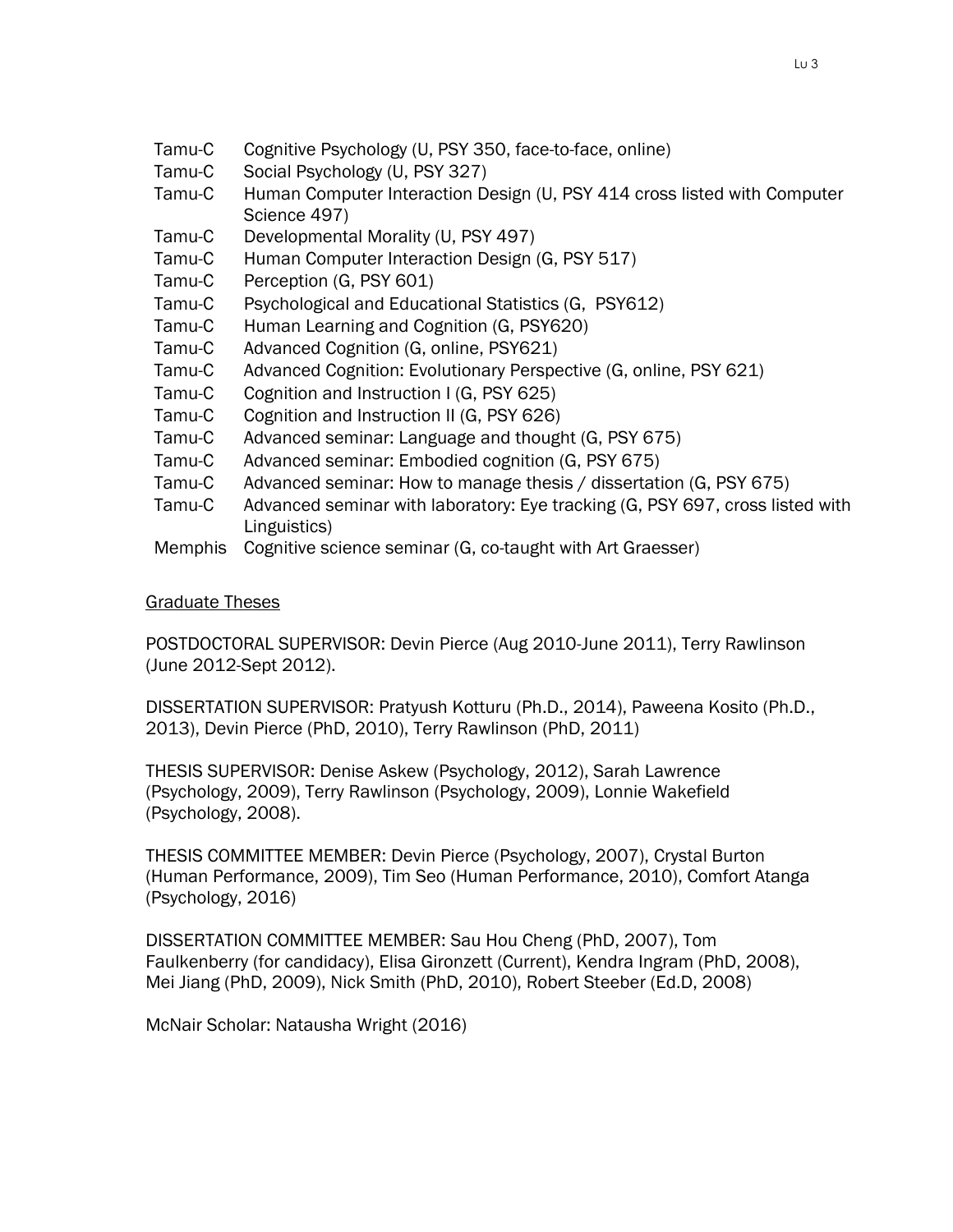# Additional Students Supervised and (or) Funded

Over 30 graduate and undergraduate student research projects (Tamu-C) About 10 undergraduate student research experiences (University of Memphis)

# Professional Affiliations

- Association of Psychological Science
- **•** Behavioral and Brain Sciences
- Cognitive Science Society
- Psychonomic Society
- Society for Text and Discourse
- Association for Improving Psychological Science

## Professional Service

- Program Committee Member, International Conference on Brain Inspired Cognitive System, 2012;
- Member, Search Committee for the Dean of College of Science, Engineering, and Agriculture (Tamu-C), 2011;
- Member, University Research and Creative Activity Committee (Tamu-C), 2007-2010; 2013-2016.
- Member, University McNair Scholar Program Committee (Tamu-C), 2016- ;
- Ad hoc member, College Grade Appeal Committee (Tamu-C), 2011-2012;
- Coordinator, Department Doctoral Committee (Tamu-C), 2006-Aug 09;
- Member, Department Doctoral Committee (Tamu-C), 2009-;
- Member, Department Faculty Search Committee (Tamu-C), 2005-2008, 2016- 2017
- Member, Department Library Committee (Tamu-C), 2004-;
- Member, Department Comprehensive Exam Committee (Tamu-C), 2007;
- Member, Department Cognitive Search Committee (2007-2009);
- Member, Department Subject Pool Committee, 2010-;
- Grader, Department Master's & Doctoral Comprehensive Exams, 2004-;

## Honors and Awards

- 2012 Inclusion in the Authors Honor Walk in Authors' Park, The City of Commerce Chamber, TX.
- 2011 The Donna Dunbar Odom "Fearless Investigation" Award, Texas A & M University – Commerce Faculty Senate.
- 2011 Provost Award for Research and Creative Activity, Texas A & M University – Commerce.
- 2008 Junior Faculty Research Award, Texas A & M University Commerce.
- 2006 Travel Award of Women in Cognitive Science, sponsored by the NSF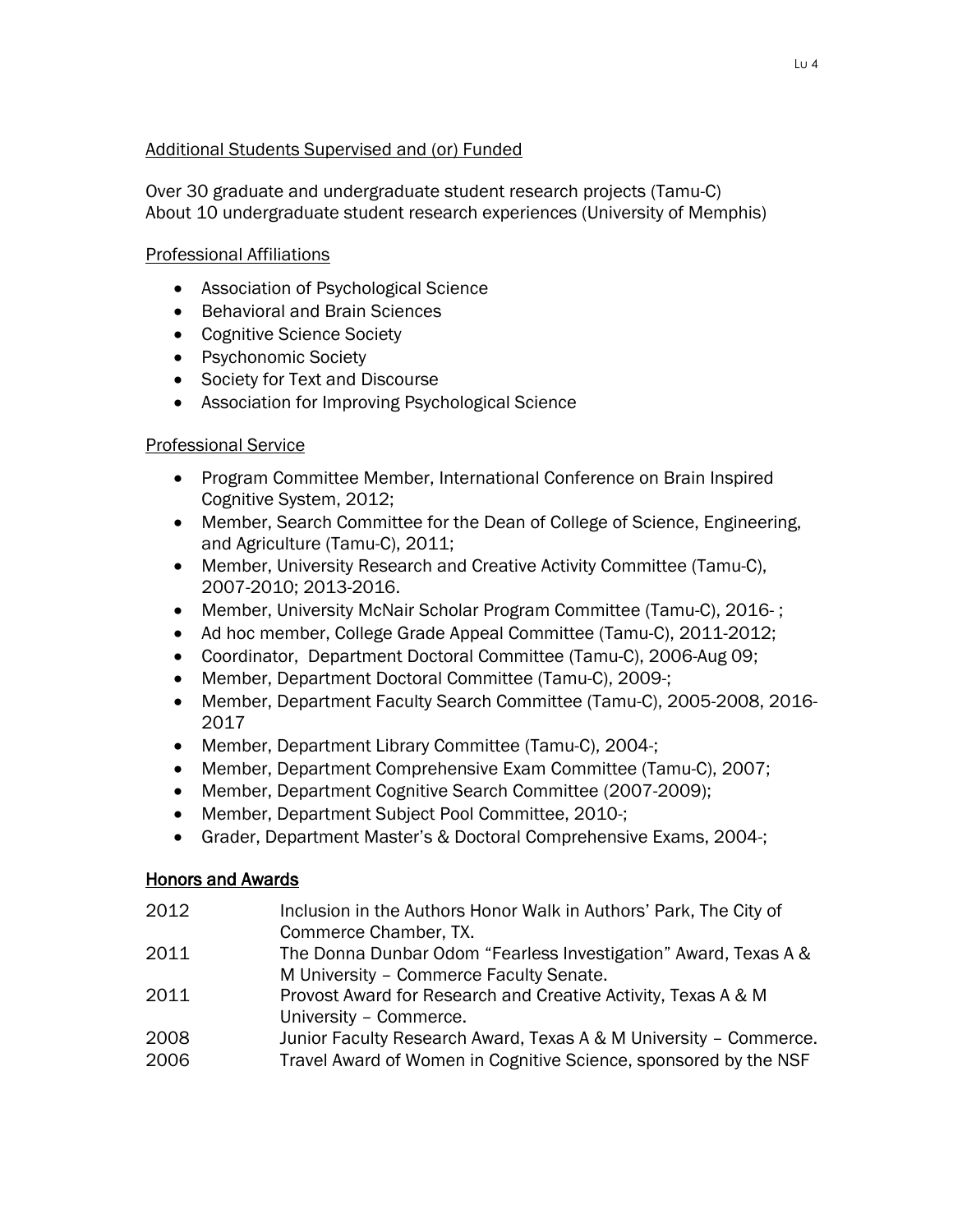|      | advanced leadership grant.                                           |
|------|----------------------------------------------------------------------|
|      | (An application was required to be endorsed by an eminent scientist  |
|      | in the respective research area; 2 awards per year nationally across |
|      | the broad areas of cognitive science).                               |
| 2004 | Letter of Commendation for Research from the Experimental            |
|      | Psychology Faculty at the University of Memphis.                     |
| 2003 | Letter of Commendation for Research from the Experimental            |
|      | Psychology Faculty at the University of Memphis.                     |
| 2000 | Summer Psycholinguistics 2000 Travel Grant, University of Southern   |
|      | Denmark (Declined)                                                   |
| 1999 | Graduation with the Highest Honor, Zhejiang University.              |

#### External Grants

Consultant, Office of Naval Research Minerva Initiative: The political crisis and language: A computational assessment of social disequilibrium and security threats. (\$1, 285, 649 awarded, Sept 2014-2017, PI Leah Winsor at University of Memphis).

PI, National Science Foundation Human Centered Computing Grant, Title: Perceiving and enacting actions in simulated environments: The role of perceptual motor features and individual differences. (\$500,000 awarded, September 2009 - 2014).

PI, National Science Foundation Human Centered Computing Grant, Title: The role of sensorimotor and perceptual features in perceiving and enacting actions. (\$70,000 awarded, September 2007- 2008).

Co-PI, Department of Energy Grant, Title: The development of an artificial science and engineering research infrastructure to facilitate innovative computational modeling, analysis, and application to interdisciplinary area of scientific investigation, Sam Saffer as PI. (\$369,000 awarded, January 2010-2011).

Co-PI, Texas Advanced Research Program Grant, Title: Investigation of formation of intentionality in intelligent systems, Derek Harter as PI. (\$100,000 awarded, May 2006-2008).

Co-PI, L-3 Comcept Research and Development Grant, Title: Cognitive models as abstract virtual machines for automatic object discovery, identification, location and tracking, Derek Harter as PI. (\$385,000 awarded, December 2005-June 2008)

Recipient, a travel award from Women in Cognitive Science Society, supported by an NSF advanced leadership grant. Provided opportunities and resources for working with senior scientist. (\$2000 awarded, August 2006).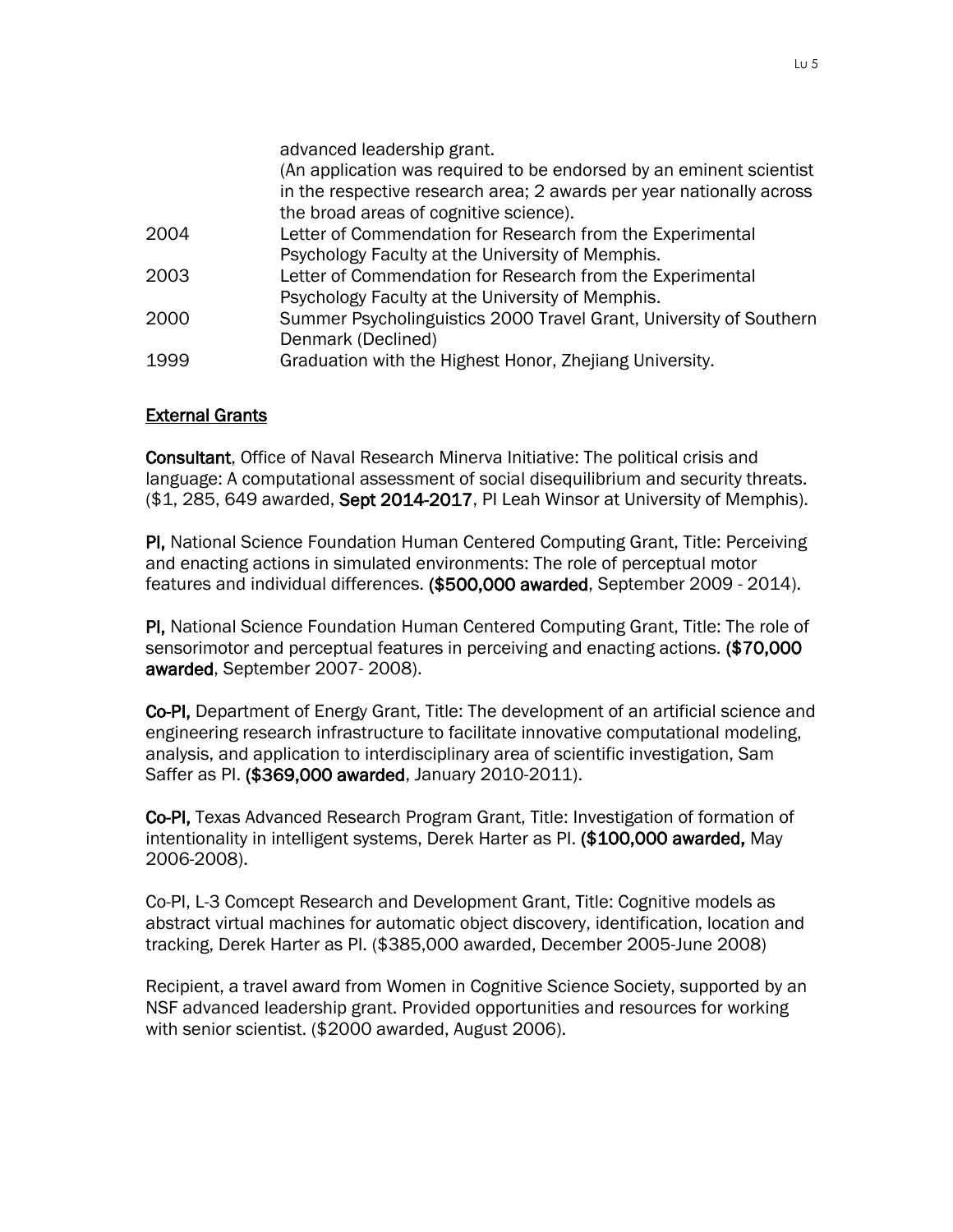Co-PI, National Science Foundation, SMA REU, Title: Applied research in psychology, Lacy Krueger as PI (\$250, 615 requested, declined).

TAMU Commerce PI, Multi-institution collaboration: NIH BUILD Initiative. (TAMU International and TAMU College Station were the lead, \$25, 000, 000 total requested in 2014, declined)

Co-PI, National Science Foundation MRI Consortium: Acquisition of mobile eye tracking research consortium of social / human computer interactions in everyday life and STEM learning (declined)

Recipient, a travel fellowship for the 34<sup>th</sup> Carnegie Symposium on Cognition: Embodiment, ego-space, and action. (\$700 awarded, April 2006).

## Internal Support

PI, Texas A & M University – Commerce Research Enhancement Grant, Title: The role of embodiment in perception and action in virtual environments. (\$13,265 awarded, Sept 2009-2010)

PI, Texas A & M University – Commerce Research Enhancement Grant, Title: An investigation of enacting risky actions. (\$11, 680 awarded, Sept 2008-Aug 2009).

PI, Texas A & M University – Commerce Research Enhancement Grant: A computational and empirical investigation of time in perceiving, remembering, and describing events and actions*.* (\$6, 128 awarded, Sept 2005-Aug 2006).

PI, Texas A & M University – Commerce Mini Research Grant, Title: Investigating the formation of abstract concepts. (\$600 awarded, November 2004).

PI, Texas A & M University – Commerce Equipment Matching Grant. (approx. \$7000 from University matching \$15,000 external grant for an eye tracker).

## Publications (Cited by 684, Google Scholar as of Jan 12, 2017)

## 2003-

Lu, S., & Franceschetti, D. R. (2003). Perceiving and describing motion events. *Behavioral and Brain Sciences, 26,* 295-296.

Lu, S. (2001). Inference construction and metacognitive control in foreign language reading. In L. Chen & Y. Zhuo (Eds.), *Proceedings of the Third International*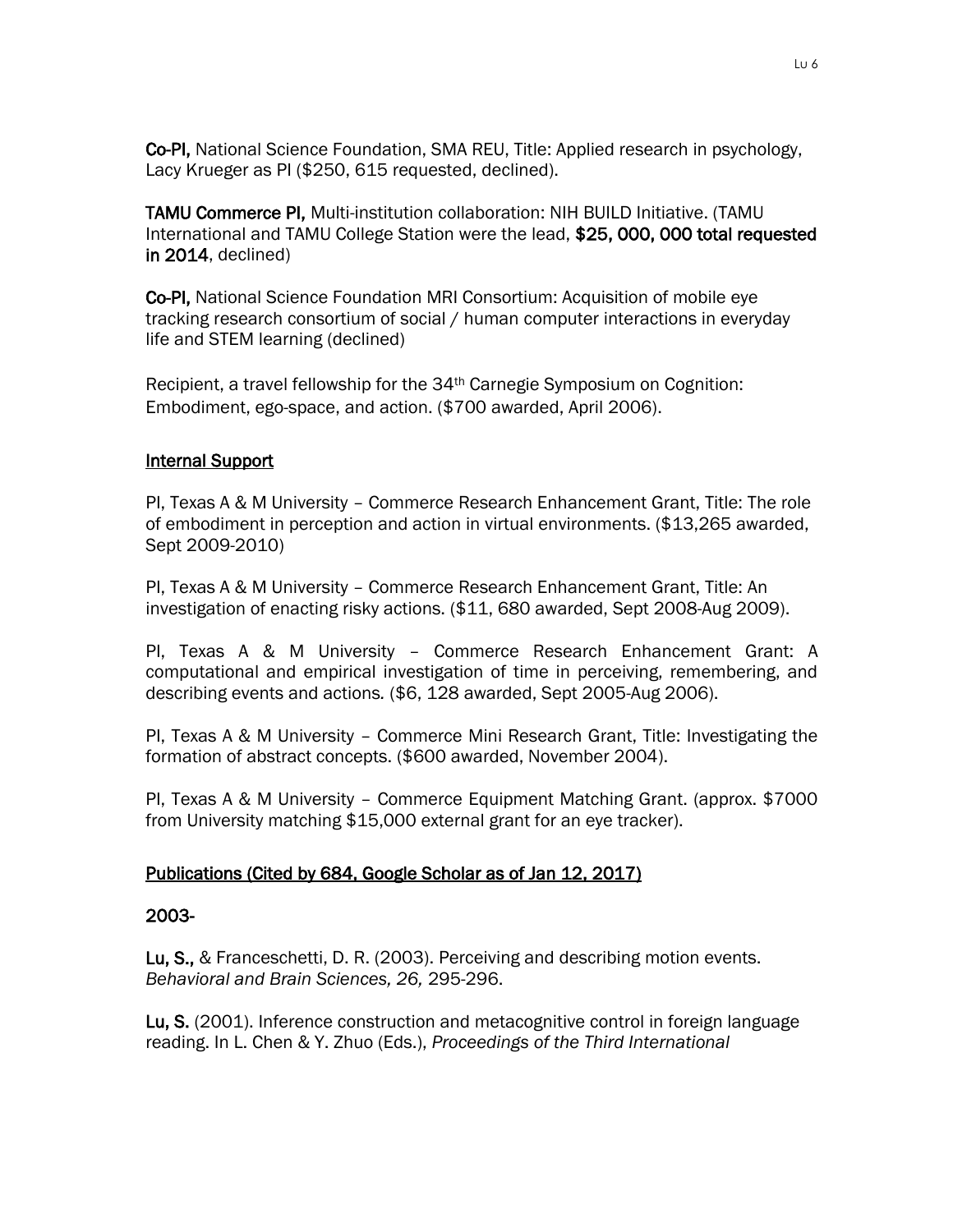*Conference on Cognitive Science* (pp. 638-642). Beijing, China: Press of the University of Science and Technology of China.

Lu, S., Olde, B., Cooper, E. & Graesser, A. C. (2001). Individual differences in reasoning about broken devices: An eye tracking study. In J. D. Moore & K. Stenning (Eds.), *Proceedings of the 23rd Annual Meeting of the Cognitive Science Society* (pp. 582-587). Mahwah, NJ: Erlbaum.

# 2004

Graesser, A.C., Lu, S., Jackson, G. T., Mitchell, H., Ventura, M., Olney, A., & Louwerse, M. M. (2004). AutoTutor: A tutor with dialogue in natural language. *Behavior Research Methods, Instruments, and Computers, 36,* 180-192.

Lu, S., & Graesser, A. C. (2004). What is universal in perceiving, remembering, and describing event temporal relations? In K. D. Forbus, D. Gentner, & T. Regier (Eds.), *Proceedings of the 26th Annual Meeting of the Cognitive Science Society*. Mahwah, NJ: Erlbaum.

# 2005

Graesser, A. C., Lu, S., Olde, B., Cooper-Pye, E., Whitten, S. N. (2005). Question asking and eye tracking during cognitive disequilibrium: Comprehending illustrated texts when the devices breakdown. *Memory and Cognition, 33,* 1235-1247.

Graesser, A. C., Olde, B., Pomeroy, V., Whitten, S., Lu, S., & Craig, S. (2005). Inferences and questions in science text comprehension. *Tarbiya, 36,* 103-129. (A Spanish Journal)

Harter, D., & Lu, S. (2005). A synthesis of many levels of constraints as a modern view of development. *Behavioral and Brain Sciences, 28,* 498-499.

Louwerse, M. M., Graesser, A. C., Lu, S., & Mitchell, H. (2005). Social cues in animated conversational agents. *Applied Cognitive Psychology, 19,* 1-12.

Lu, S., & Harter, D. (2005). Representing events using fuzzy temporal boundaries. In B. G. Bara, L. Barsalou, & M. Bucciarelli (Eds.), *Proceedings of the 27th Annual Meeting of the Cognitive Science Society* (pp. 1343-1348). Mahwah, NJ: Erlbaum.

Lu, S., & Pierce, D. (2005). Perceiving and describing event temporal dynamics. In B. G. Bara, L. Barsalou, & M. Bucciarelli (Eds.), *Proceedings of the 27th Annual Meeting of the Cognitive Science Society* (pp. 1349-1354). Mahwah, NJ: Erlbaum.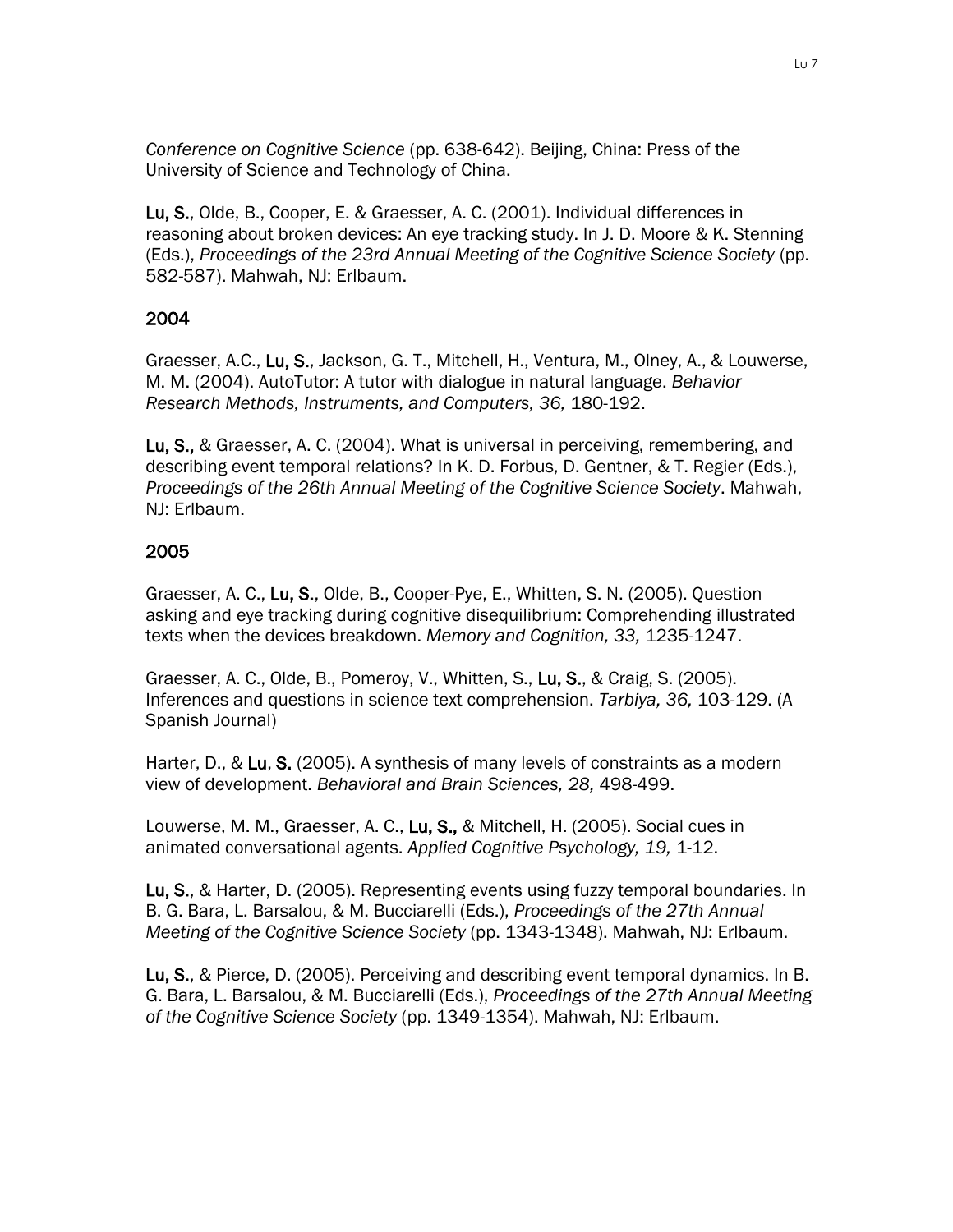# 2006

Lu, S., & Harter, D. (2006). The role of overlap and end state in perceiving and remembering events. In R. Sun, & N. Miyake (Eds.), *Proceedings of the 28th Annual Meeting of the Cognitive Science Society* (pp. 1729-1734). Mahwah, NJ: Erlbaum.

# 2008

Louwerse, M., Graesser, A. C., McNamara, D., & Lu, S. (2008). Embodied conversational agents as conversational partners. *Applied Cognitive Psychology: Special Theme Issue. doi: 10.1002/acp. 1527* (Cited by 23)

## 2009

Lu, S., Harter, D., & Graesser, A. C. (2009). An empirical and computational investigation of perceiving and remembering event temporal relations. *Cognitive Science, 33,* 344-373 (Cited by 14)

Pierce, D., Lu, S., & Harter, D. (2009). Enacting actions in simulated environments. In S. Garbaya (Eds.), *Proceedings of the Inaugural World Conference on Innovative Virtual Reality* (pp. 117-122)*.* New York: ASME Publishing.

# 2010

Pierce, D., Lu, S., & Harter, D. (2010). Perceiving events in simulated environments: The role of expectation driven processes. In P. Oliver & J. Vance (Eds.) *Proceedings of the World Conference on Innovative Virtual Reality (pp.1-7). New York: ASME* Publishing.

## 2011

Lu, S., Harter, D., & Pierce, D. (2011). Potentials and challenges of using virtual environments in psychotherapy. *Annals of Psychotherapy and Integrative Health, 1,*  56-66.

Lu, S., Pierce, D., Rawlinson, T., & Harter, D. (2011). The role of high visual realism in reducing potential risk taking in simulated environments. In M. Boregoni, J. M. Ritche, & U. Cugini (Eds.) *Proceedings of the World Conference on Innovative Virtual Reality*. New York: ASME Publishing.

Harter, D., Lu, S., Kotturu, P., & Pierce, D. (2011). An immersive virtual environment for varying risk and immersion for effective training. In M. Boregoni, J. M. Ritche, & U. Cugini (Eds.) *Proceedings of the World Conference on Innovative Virtual Reality*. New York: ASME Publishing.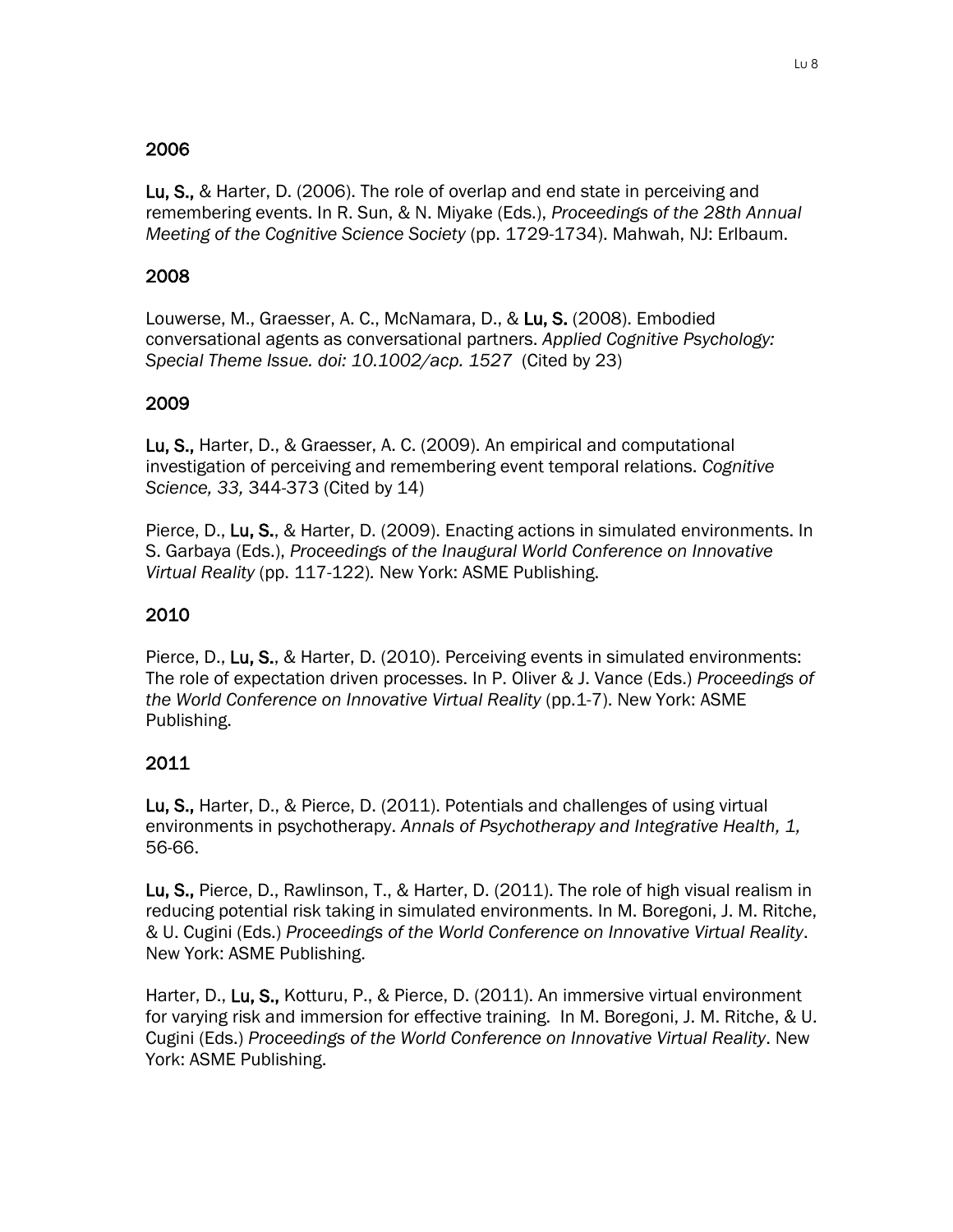# 2012

Lu, S., & Wakefield, L. (2012). The role of event boundaries in language: Perceiving and describing the sequence of simultaneous events. In H. Zhang et. al. (Eds.), *Lecture Notes in Artificial Intelligence, 7366,* 198-207. Berlin: Springer – Verlag.

Rawlinson, T., Lu, S., & Coleman, P. (2012). Individual differences in working memory capacity and presence in virtual environments. In H. Zhang et. al. (Eds.), *Lecture Notes in Artificial Intelligence, 7366*, 22-30. Berlin: Springer – Verlag.

Harter, D., Lu, S., Kosito, P., & Kotturu, P. (2012). How controller embodiment effects task performance in computer simulated training. *Proceedings of the 7th International Conference on Human Computer Interaction,* Calgary: ACTA Press.

# 2013

Lu, S., & Wakefield, L. (2013). What you talk about is what you look at. Lecture Notes in Computer Science, LNAI7888, 261-270. Berlin: Springer–Verlag. DOI, 10.1007/978-3-642-38786-9\_30

Lu, S., & Graesser, A. C. (2013). Comprehending and imagining event temporal relations. *Journal of Mental Imagery, 37 (3-4),* 49-72.

## 2014

Lu, S., Harter, D., Kosito, P., & Kotturu, P. (2014). Developing low cost virtual training environments: How do effector and visual realism influence the perceptual grounding of actions? *Journal of Cognitive Education and Psychology, 13*, 1-17.

## 2015

Lu, S., Harter, D. (2015). Essentialism in food preference. *Annals of Psychotherapy and Integrative Health, 3,* 1-5.

## 2016

Lu, S., Harter, D. (2016). Toward a cognitive processing theory of player's experience of computer mediated environments. *Proceedings of the 2016 Annual Symposium on Computer-Human Interaction in Play Companion,* 198-203. ACM, New York, NY, USA, 198-203. DOI:<https://doi.org/10.1145/2968120.2987742>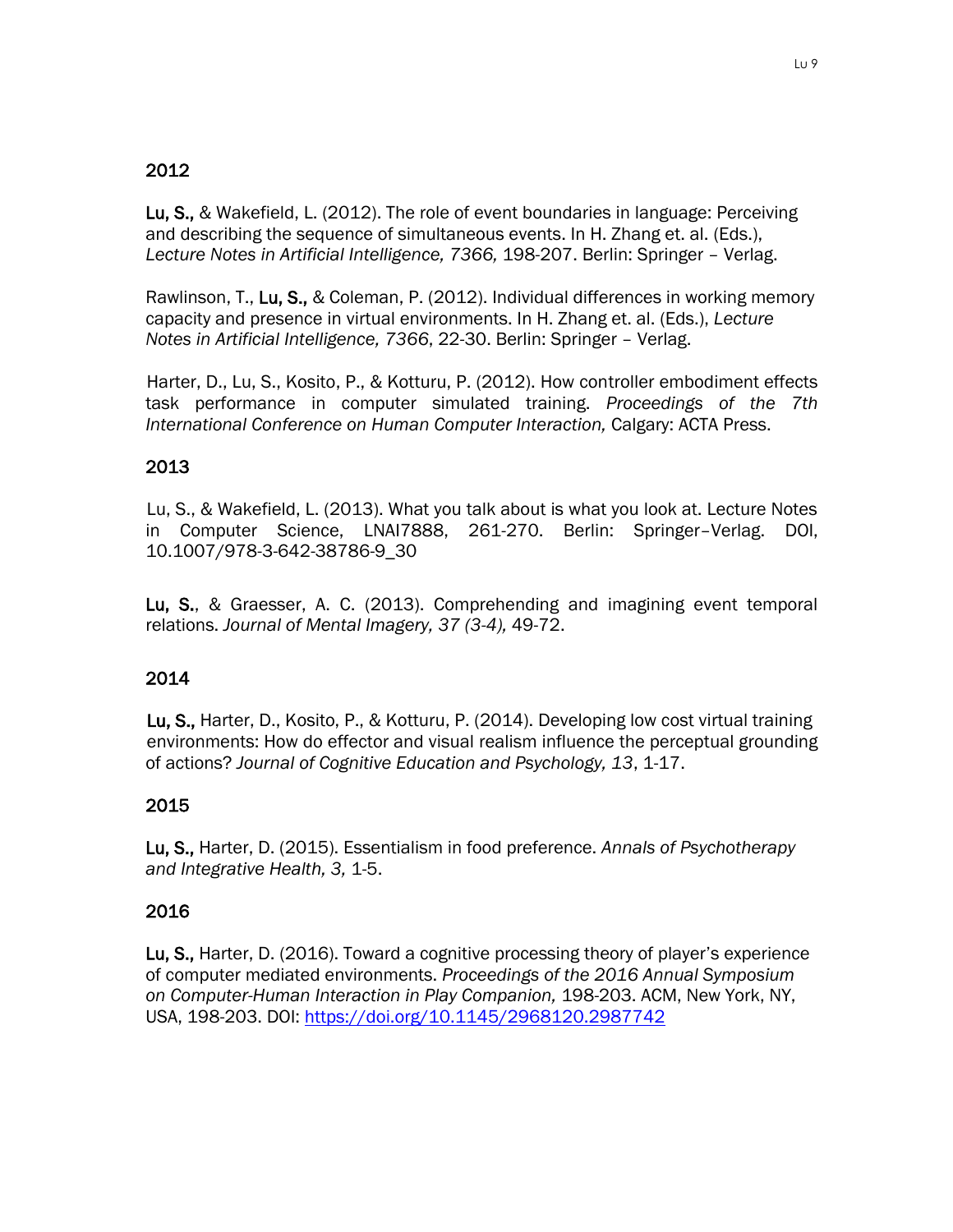Lu, S., Harter, D. (in press). Applying predictive processing and functional redeployment to understanding embodied virtual experiences. *SOJ Psychology.*

Lu, S., & Rawlinson, T., & Harter, D. (Under revision). Embodied in virtual environments: The role of working memory in experiencing presence as revealed via eye tracking. (*Cognitive Science*).

Lu, S., Pierce, D., Harter, D., Rawlinson, T. G. (Under revision). Enacting actions in real versus simulated environments. *International Journal of Human-Computer Studies.*  (*International Journal of Human Computer Studies*).

Lu, S., Harter, D., & Wakefield, L. (Under revision). The time course of perceiving everyday events: Risks and event boundaries. ( *Journal of Experimental Psychology: Human Perception and Performance*)

#### **Presentations**

#### 1. International and National Presentations

Lu, S., Harter, D. (2016). Toward a cognitive processing theory of player's experience of computer mediated environments. Poster presented at ACM CHI Play 2016, Austin, TX.

Harter, D., Lu, S., Kosito, P., & Kotturu, P. (2012). How controller embodiment effects task performance in computer simulated training. Paper presented at the 7th International Conference on Human Computer Interaction, Baltimore, MD.

Lu, S., Kosito, P., & Kotturu, P. (November, 2011). The influence of effector on embodiment. Paper presented at the 51st Annual Meeting of the Psychonomic Society, Seattle, WA.

Lu, S., Pierce, D., Rawlinson, T., & Harter, D. (June, 2011). The role of high visual realism in reducing potential risk taking in simulated environments. Paper presented at the World Conference on Innovative Virtual Reality, Milan, Italy.

Harter, D., Lu, S., Kotturu, P., & Pierce, D. (2011). An immersive virtual environment for varying risk and immersion for effective training. Paper presented at the World Conference on Innovative Virtual Reality, Milan, Italy.

Pierce, D., Lu, S., & Harter, D. (May, 2010). Perceiving events in simulated environments: The role of expectation driven processes. Paper presented at the World Conference on Innovative Virtual Reality, Ames, Iowa.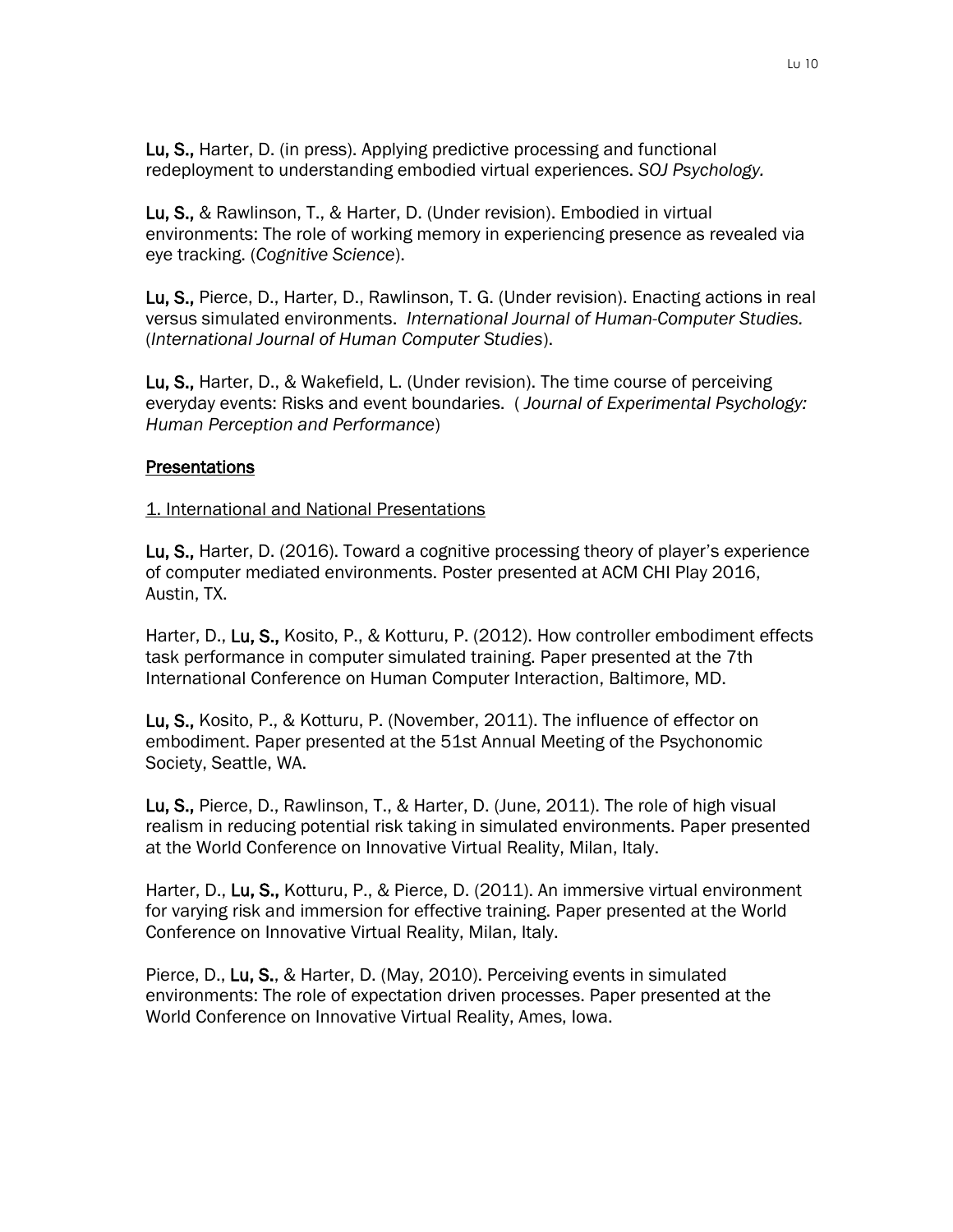Pierce, D., Lu, S., & Harter, D. (February, 2009). Enacting actions in the simulated environments. Paper presented at the Inaugural World Conference on Innovative Virtual Reality, Chalon-sur-Saône, France.

Lu, S., Wakefield, L., & Weatherford, D. (November, 2008). Taking actor's perspective: Spatial relational mapping or perceptual motor simulation? Paper presented at the 49th Annual Meeting of the Psychonomic Society, Chicago, IL.

Lu, S., Wakefield, L, & Pierce, D. (November, 2007). The role of risk in perceiving and remembering events. Paper presented at the 48th Annual Meeting of the Psychonomic Society, Long Beach, CA.

Wakefield, L., & Lu, S. (August, 2007). The meaning of before versus after. Poster presented at the 29th Annual Meeting of the Cognitive Science Society, Nashville, TN.

Lu, S., Wakefield, L, & Faulkenberry, T. (November, 2006). The role of beginnings, ends, and overlap in event representations. Paper presented at the 47th Annual Meeting of the Psychonomic Society, Houston, TX.

Lu, S., & Harter, D. (July, 2006). The role of overlap and end state in perceiving and remembering events. Poster presented at the 28th Annual Meeting of the Cognitive Science Society, Vancouver, Canada.

Lu, S. (November, 2005). From seeing to remembering events in time. Poster presented at the 46th Annual Meeting of the Psychonomic Society, Toronto, Canada.

Lu, S., & Harter, D. (August, 2005). Representing events using fuzzy temporal boundaries. Poster presented at the 27th Annual Meeting of the Cognitive Science Society, Stresa, Italy.

Lu, S., & Pierce, D. (August, 2005). Perceiving and describing event temporal dynamics. Poster presented at the 27th Annual Meeting of the Cognitive Science Society, Stresa, Italy.

Lu, S., Wallace, J., Graesser, A. C., & Gholson, B. (November, 2004). An eye tracking study of describing event temporal relations. Poster presented at the 45th Annual Meeting of the Psychonomic Society, Minneapolis, MI.

Lu, S., & Graesser, A. C. (August, 2004). What is universal in perceiving, remembering, and describing event temporal relations? Poster presented at the 26th Annual Meeting of the Cognitive Science Society, Chicago, IL.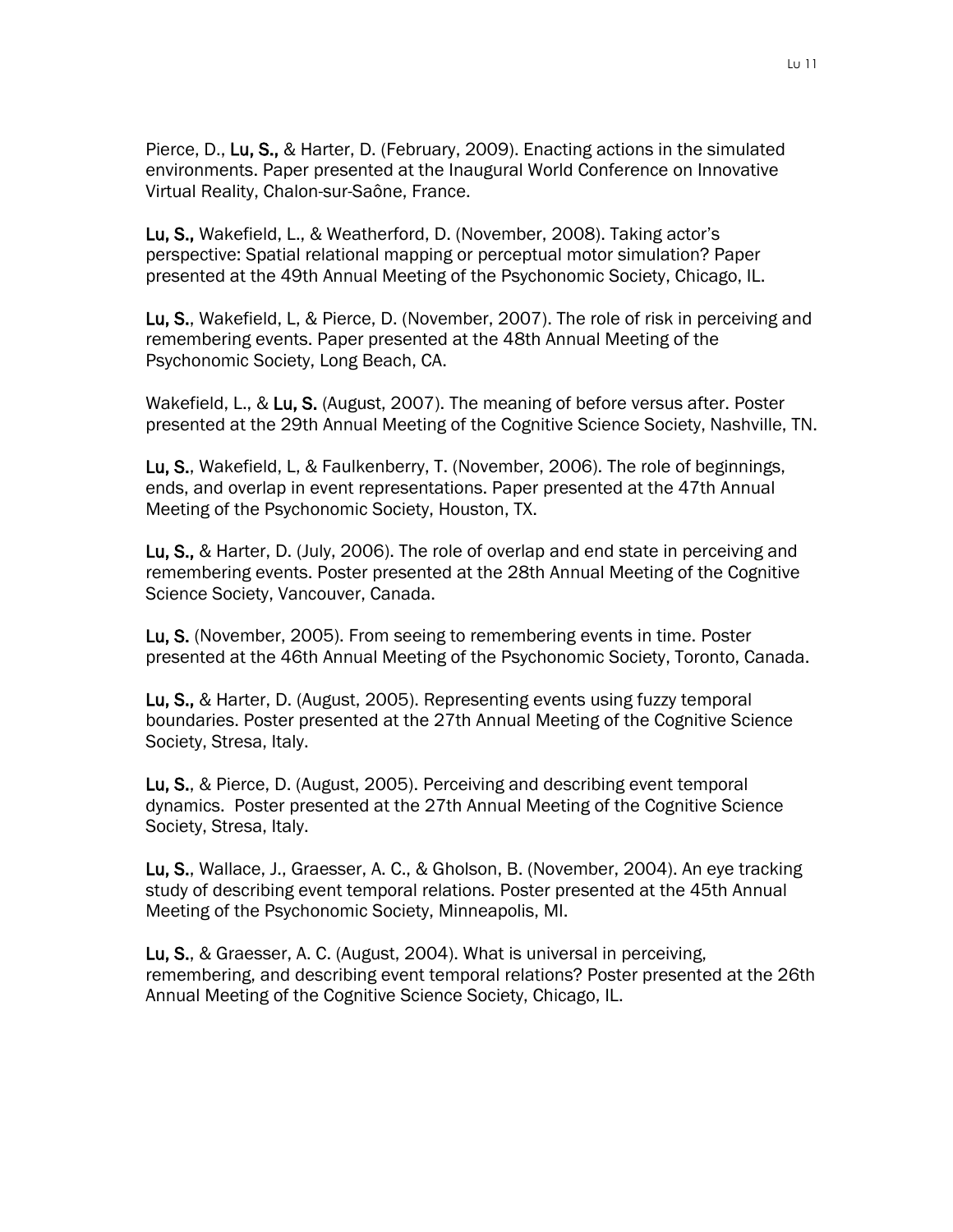Lu, S., Graesser, A. C., & Wolff, P. (November, 2003). Perceptions and conceptions of time. Poster presented at the 44th Annual Meeting of the Psychonomic Society, Vancouver, Canada.

Lu, S., & Graesser, A. C. (November, 2003). Tutorial dialog in natural language with an animated conversational agent. Paper presented at the 33rd Annual Meeting of the Society for Computers in Psychology, Vancouver, Canada.

Graesser, A. C., & Lu, S. (November, 2003). Texts, pictures, labels, versus arrows in the comprehension of illustrated texts. Paper presented at the 44th Annual Meeting of the Psychonomic Society, Vancouver, Canada.

Graesser, A. C., & Lu, S. (April, 2003). Eye tracking while learning from an intelligent tutoring system with an animated pedagogical agent. Paper presented at the 84th Annual Meeting of the American Educational Research Association, Chicago, IL.

Graesser, A. C., Olde, B., & Lu, S. (November, 2001). Good comprehenders focus on faults when everyday devices break down. Paper presented at the 42nd Annual Meeting of the Psychonomic Society, Orlando, FL.

Lu, S. (August, 2001). Inference construction and metacognitive control in foreign language reading. Paper presented at the 3rd International Conference on Cognitive Science, Beijing, China.

Lu, S., & Graesser, A. C. (August, 2001). Does an illustration help to comprehend scientific texts? Poster presented at the 3rd International Conference on Cognitive Science, Beijing, China.

Lu, S., Olde, B., Cooper, E., & Graesser, A. C. (August, 2001). Individual differences in reasoning about broken devices: An eye tracking study. Poster presented at the 23rd Annual Meeting of the Cognitive Science Society, Edinburgh, UK.

Lu, S., Olde, B., & Graesser, A. C. (June, 2001). Eye guidance in reasoning about broken devices. Paper presented at the American Psychological Society, Toronto, Canada.

Graesser, A. C., Olde, B., & Lu, S. (April, 2001). Eye tracking while reading illustrated texts about everyday devices. Symposium conducted at the 82nd Annual Meeting of the American Educational Research Association, Seattle, WA.

Graesser, A. C., Lu, S., Whitten, S. (July, 2000). Inferences about causal mechanisms that are depicted in illustrated texts on everyday devices. Paper presented at the 27th International Congress of Psychology, Stockholm, Sweden.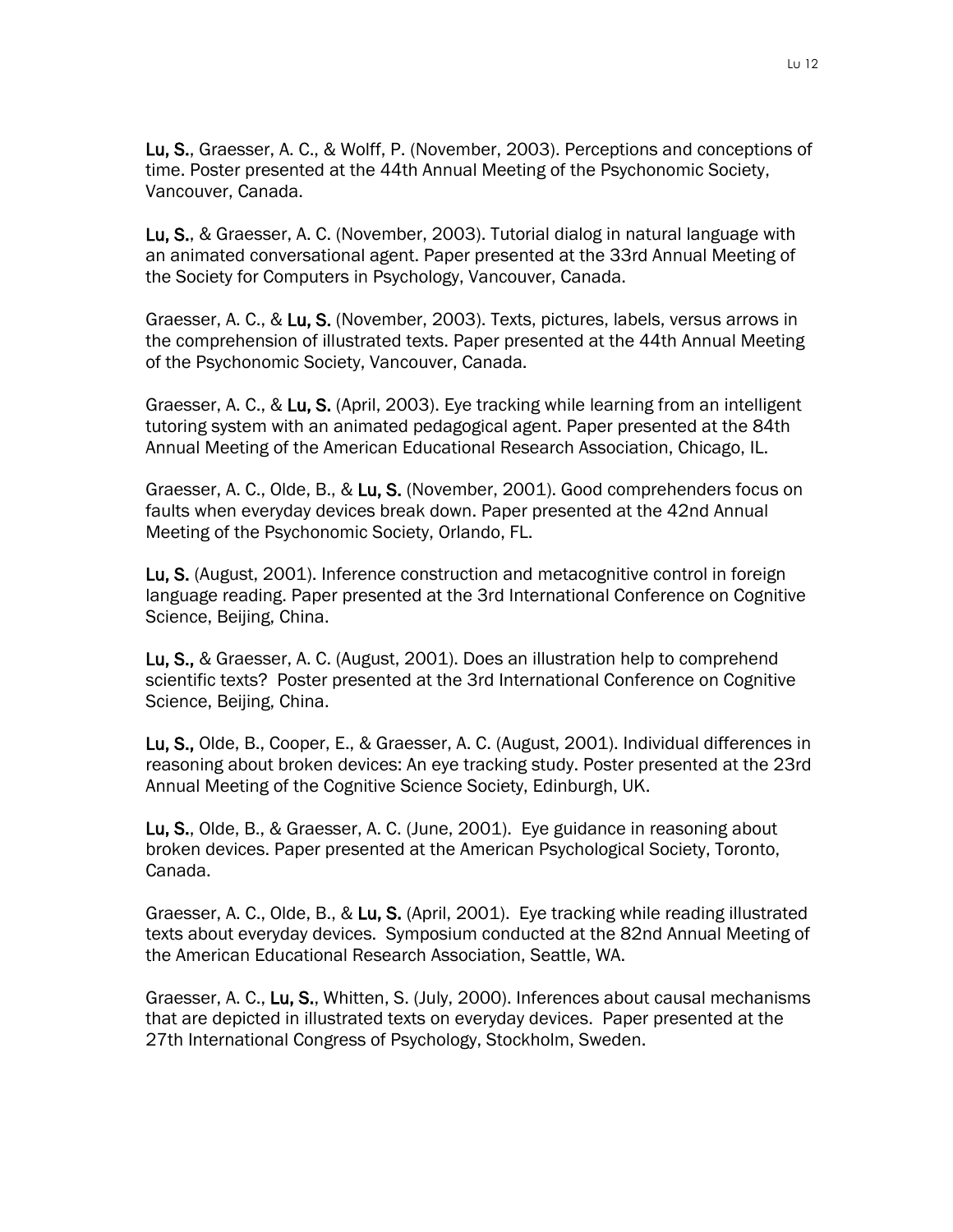Graesser, A. C., Lu, S., Whitten, S., Olde, B., Pomeroy, V., & Craig, S. (July, 2000). Deep and shallow comprehension of illustrated texts on everyday devices. Paper presented at the 7th Annual Meeting of the Society for the Scientific Study of Reading, Stockholm, Sweden.

Whitten, S., Lu, S., Graesser, A. C. (July, 2000). What determines deep comprehension for illustrated texts? Paper presented at the 10th Annual Meeting of the Society for Text and Discourse, Lyon, France.

#### 2. Regional Presentations

Lu, S., Rawlinson, T., & Harter, D. (2015). The role of working memory in experiencing presence in virtual environments. Paper presented at the Southwest Cognition Conference, Baylor University, Waco, TX.

Wright, N., & Lu, S. (2015). An investigation of doodling, learning comprehension, and working memory capacity. Poster presented at the Southwest Cognition Conference, Baylor University, Waco, TX.

Lu, S., Kosito, P., Harter, D., & Kotturu, P. (September, 2011). How do effector and visual realism influence the perceptual grounding of actions? Paper presented at the Annual Meeting for Association for Research in Memory, Attention, Decision-making, Imagery, Language, Learning & Organized Perception, Commerce, TX.

Kotha, S., Guduru, S., Kotturu, P., Harter, D., Lu, S., & Henley, T. (March, 2010). Perceiving and enacting risky events in simulated environments. Poster presented at the Federation of North Texas Area Universities Research Symposium, Denton, Texas.

Rawlinson, T. G., Lu, S., & Henley, T. B. (March, 2010). Risk in simulated environments: The role of working memory capacity. Poster presented at the 56th Southwestern Psychological Association Annual Meeting, Dallas, TX.

Rawlinson, T. G., Lu, S., Coleman, P., & Henley, T. (March, 2010) Actions in simulated environments: The role of perspective and memory. Poster presented at the 56<sup>th</sup> Southeastern Psychological Association Annual Meeting, Chattanooga, TN.

Pierce, D. (March, 2010). Perceiving emotions of virtual characters. Paper presented at the 56th Southwestern Psychological Association Annual Meeting. (Graduate Student Research Award) (Faculty mentor)

Wakefield, L., & Lu, S. (April, 2007). Representing everyday actions. Paper presented at the 53rd Southwestern Psychological Association Annual Meeting, Fort Worth, TX.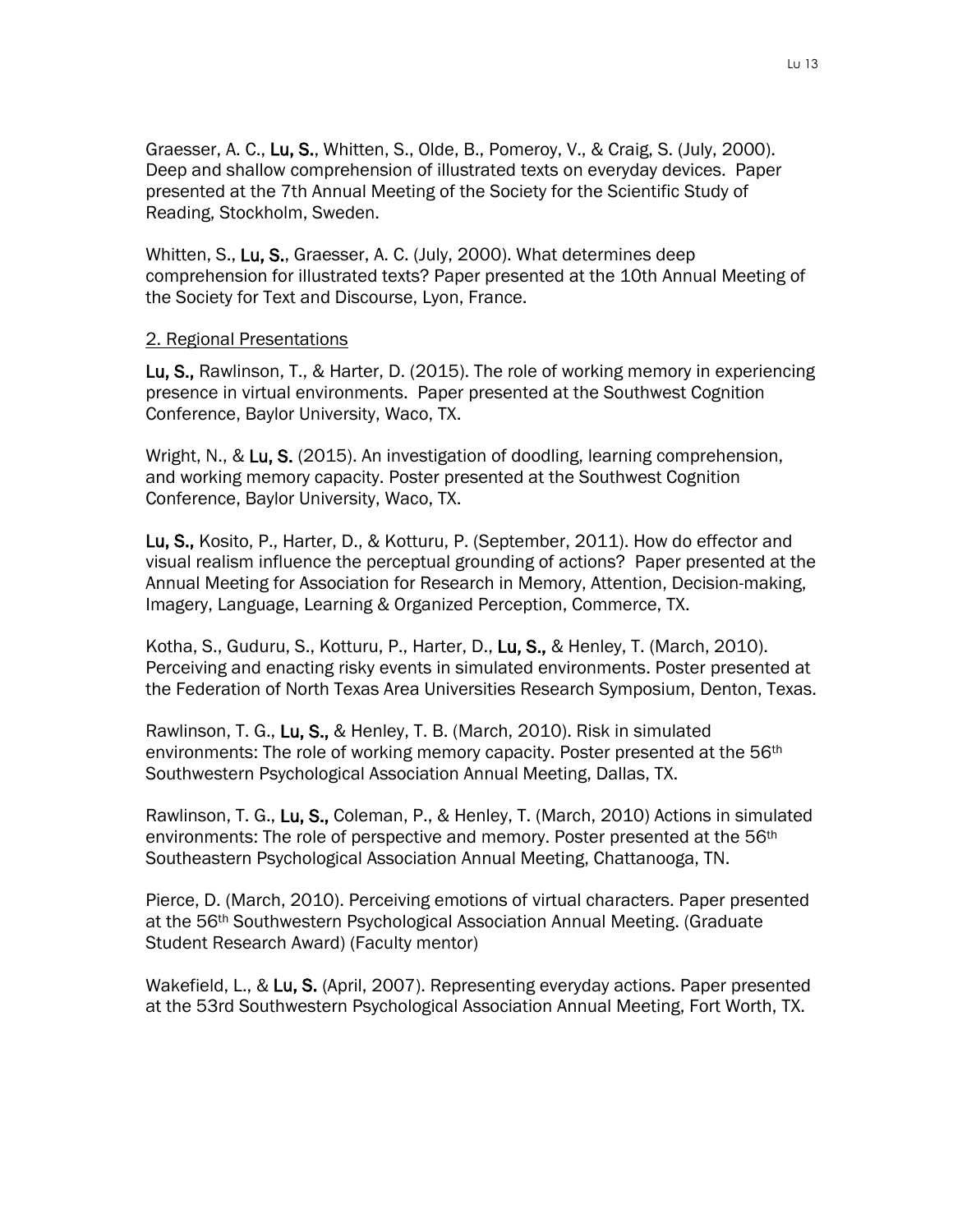Pierce, D., & Lu, S. (April, 2007). Remembering action words and action objects. Poster presented at the 53rd Southwestern Psychological Association Annual Meeting, Fort Worth, TX.

Lu, S., & Harter, D. (March, 2005). A recurrent neural network model of event temporal representations. Poster presented at the 51st Southwestern Psychological Association Annual Meeting, Memphis, TN.

#### 3. State and Local Presentations

Weatherford, D. (2009). Does language guiding visual attention in perceiving events? Paper presented at the Annual Texas A & M University – Commerce Research Symposium. (Second Place for Graduate Research) (Faculty mentor)

Samuels, C., & Pierce, D. (2008). Perceiving actions in natural versus simulated environments. Poster presented at the TAMU Pathway Symposium, Commerce, Texas. (Faculty mentor).

Haisler, L., & Ingram, B. (2007). Photography and the indexing of temporal frames for memorable life events. Poster presented at the TAMU Pathway Symposium, Tarleton, Texas. (Faculty mentor).

Morott, S., Rawlinson, T. G., & Lu, S. (2006). Can emotion influence thoughts on time? Paper presented at the Fourth Annual Psychology Convention at University of Texas at Arlington, Arlington, Texas.

Wakefield, L., & Rawlinson, T. G., & Lu, S. (2006). How do we know we are sad but not angry? Paper presented at the Fourth Annual Psychology Convention at University of Texas at Arlington, Arlington, Texas.

#### 4. Other Talks

Lu, S. (July, 2013). Authentic training contexts: risk, kinematic and effector realism in perceiving and enacting action. Invited talk at Consortium of Professional Game and Simulation, University of Wisconsin-Madin, WI.

Lu, S., & Harter, D. (October, 2011). The perceptual grounding of actions in virtual environments. Invited talk presented at Department of Psychology, University of Utah, Salt Lake City.

Harter, D., & Lu, S. (July, 2011). A bottom up approach to investigating embodiment in virtual environments. Invited talk presented at the Experimental Virtual Environments for Neuroscience and Technology Research Group, University of Barcelona, Spain.